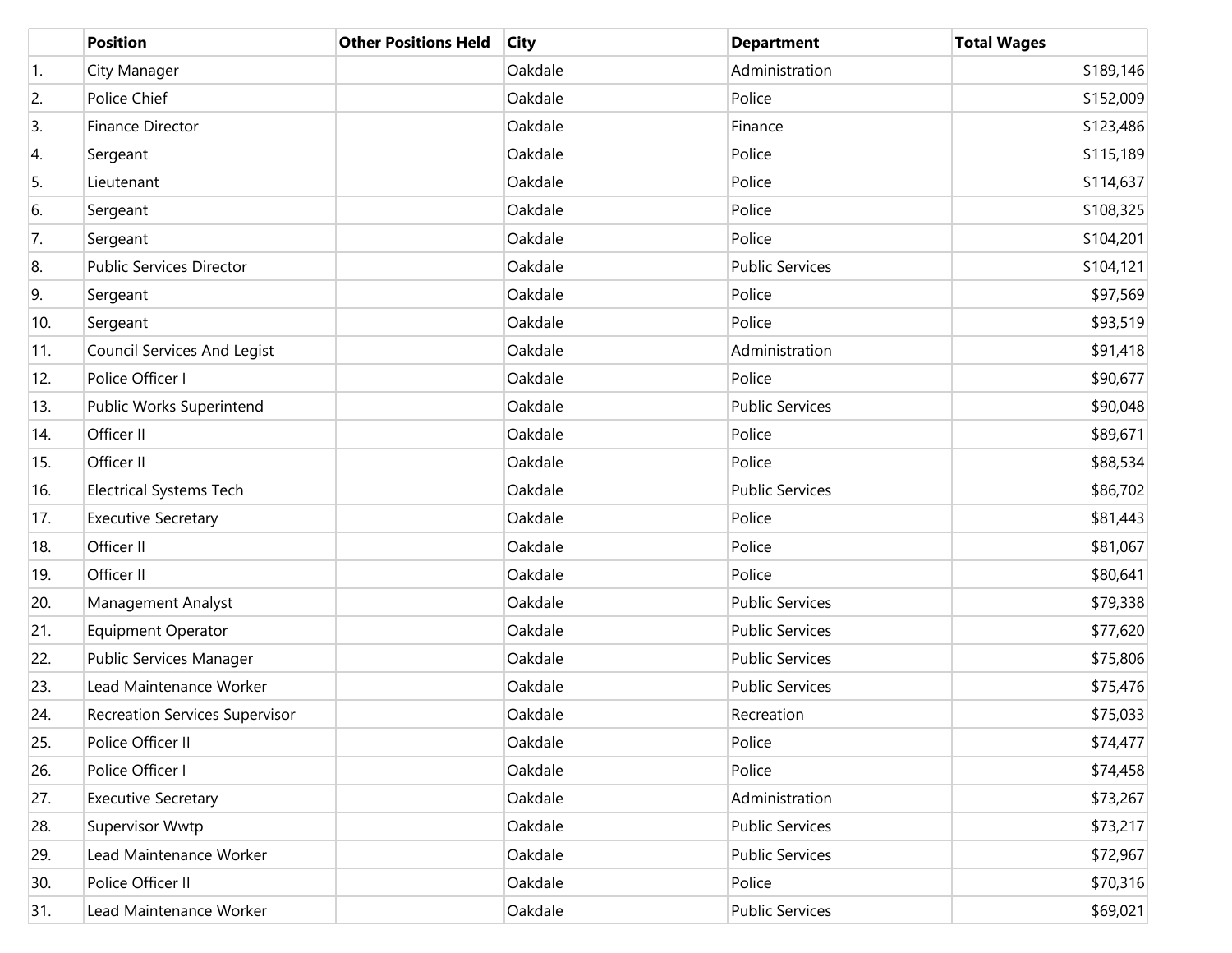| 32. | Officer I                             | Oakdale | Police                 | \$68,364 |
|-----|---------------------------------------|---------|------------------------|----------|
| 33. | Police Officer I                      | Oakdale | Police                 | \$66,775 |
| 34. | <b>Executive Secretary</b>            | Oakdale | <b>Public Services</b> | \$66,744 |
| 35. | Public Services Manager               | Oakdale | <b>Public Services</b> | \$66,520 |
| 36. | Officer I                             | Oakdale | Police                 | \$65,826 |
| 37. | Wwtp Operator III                     | Oakdale | <b>Public Services</b> | \$65,585 |
| 38. | Management Analyst                    | Oakdale | Administration         | \$64,797 |
| 39. | Officer I                             | Oakdale | Police                 | \$63,992 |
| 40. | Police Officer I                      | Oakdale | Police                 | \$63,626 |
| 41. | Senior Engineering Tech               | Oakdale | <b>Public Services</b> | \$62,131 |
| 42. | Police Chief - Interim                | Oakdale | Police                 | \$61,200 |
| 43. | Police Officer II                     | Oakdale | Police                 | \$60,294 |
| 44. | Senior Maintenance Worker             | Oakdale | <b>Public Services</b> | \$59,322 |
| 45. | Maintenance Worker II                 | Oakdale | <b>Public Services</b> | \$58,706 |
| 46. | <b>Equipment Coordinator</b>          | Oakdale | <b>Public Services</b> | \$58,501 |
| 47. | Animal Control Officer                | Oakdale | Police                 | \$57,323 |
| 48. | Dispatcher                            | Oakdale | Police                 | \$57,236 |
| 49. | <b>Accounting Services Supervisor</b> | Oakdale | Finance                | \$54,014 |
| 50. | Senior Maintenance Worker             | Oakdale | <b>Public Services</b> | \$52,343 |
| 51. | <b>Equipment Mechanic</b>             | Oakdale | <b>Public Services</b> | \$49,009 |
| 52. | Maintenance Worker II                 | Oakdale | <b>Public Services</b> | \$48,993 |
| 53. | Police Clerk II                       | Oakdale | Police                 | \$48,274 |
| 54. | Sergeant                              | Oakdale | Police                 | \$48,059 |
| 55. | Wwtp Maintenance Mechanic             | Oakdale | <b>Public Services</b> | \$47,056 |
| 56. | Police Services Coordinator           | Oakdale | Police                 | \$46,144 |
| 57. | <b>Accounting Technician</b>          | Oakdale | Finance                | \$45,866 |
| 58. | Dispatcher                            | Oakdale | Police                 | \$43,334 |
| 59. | Dispatcher                            | Oakdale | Police                 | \$40,349 |
| 60. | <b>Finance Clerk</b>                  | Oakdale | Finance                | \$39,073 |
| 61. | Wwtp Operator II                      | Oakdale | <b>Public Services</b> | \$38,209 |
| 62. | Equipment Operator                    | Oakdale | <b>Public Services</b> | \$37,716 |
| 63. | Maintenance Worker II                 | Oakdale | <b>Public Services</b> | \$37,634 |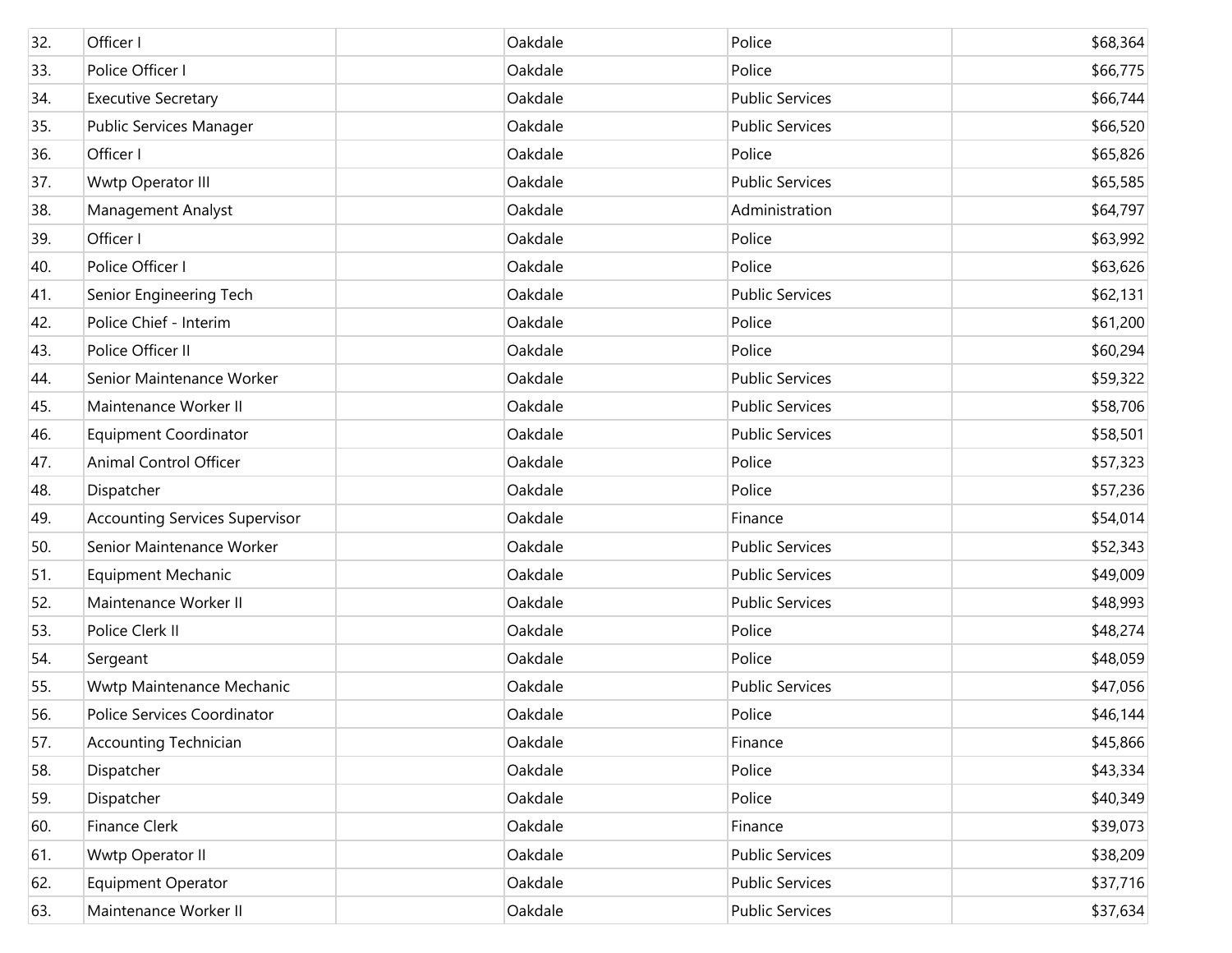| 64. | Maintenance Worker I        | Oakdale | <b>Public Services</b> | \$37,458 |
|-----|-----------------------------|---------|------------------------|----------|
| 65. | Maintenance Worker II       | Oakdale | <b>Public Services</b> | \$36,936 |
| 66. | <b>Finance Clerk</b>        | Oakdale | Finance                | \$36,807 |
| 67. | Dispatcher                  | Oakdale | Police                 | \$36,425 |
| 68. | Police Officer I            | Oakdale | Police                 | \$36,246 |
| 69. | Animal Control Officer      | Oakdale | Police                 | \$33,666 |
| 70. | Wwtp Operator In Training   | Oakdale | <b>Public Services</b> | \$32,885 |
| 71. | Maintenance Worker I        | Oakdale | Facilities             | \$32,546 |
| 72. | Dispatcher                  | Oakdale | Police                 | \$32,222 |
| 73. | Animal Shelter Attendant    | Oakdale | Police                 | \$32,080 |
| 74. | Maintenance Worker I        | Oakdale | <b>Public Services</b> | \$31,098 |
| 75. | Code Enforcement            | Oakdale | <b>Public Services</b> | \$30,303 |
| 76. | Police Chief                | Oakdale | Police                 | \$27,433 |
| 77. | Police Reserve              | Oakdale | Police                 | \$26,019 |
| 78. | <b>Administrative Clerk</b> | Oakdale | Recreation             | \$24,929 |
| 79. | Police Admin Support        | Oakdale | Police                 | \$22,119 |
| 80. | Dispatcher                  | Oakdale | Police                 | \$21,584 |
| 81. | Custodian                   | Oakdale | Facilities             | \$21,041 |
| 82. | Police Clerk I              | Oakdale | Police                 | \$20,233 |
| 83. | Maintenance Worker I        | Oakdale | <b>Public Services</b> | \$19,381 |
| 84. | Dispatcher                  | Oakdale | Police                 | \$18,597 |
| 85. | Custodian                   | Oakdale | Recreation             | \$18,104 |
| 86. | Dispatcher                  | Oakdale | Police                 | \$16,305 |
| 87. | Police Reserve              | Oakdale | Police                 | \$15,472 |
| 88. | Dispatcher                  | Oakdale | Police                 | \$15,090 |
| 89. | Parking Aide                | Oakdale | Police                 | \$13,831 |
| 90. | Dispatcher                  | Oakdale | Police                 | \$11,869 |
| 91. | Police Reserve              | Oakdale | Police                 | \$10,835 |
| 92. | Officer I                   | Oakdale | Police                 | \$10,612 |
| 93. | Custodian                   | Oakdale | Facilities             | \$10,589 |
| 94. | Animal Shelter Attendant    | Oakdale | Police                 | \$9,203  |
| 95. | Captain                     | Oakdale | Fire                   | \$7,282  |